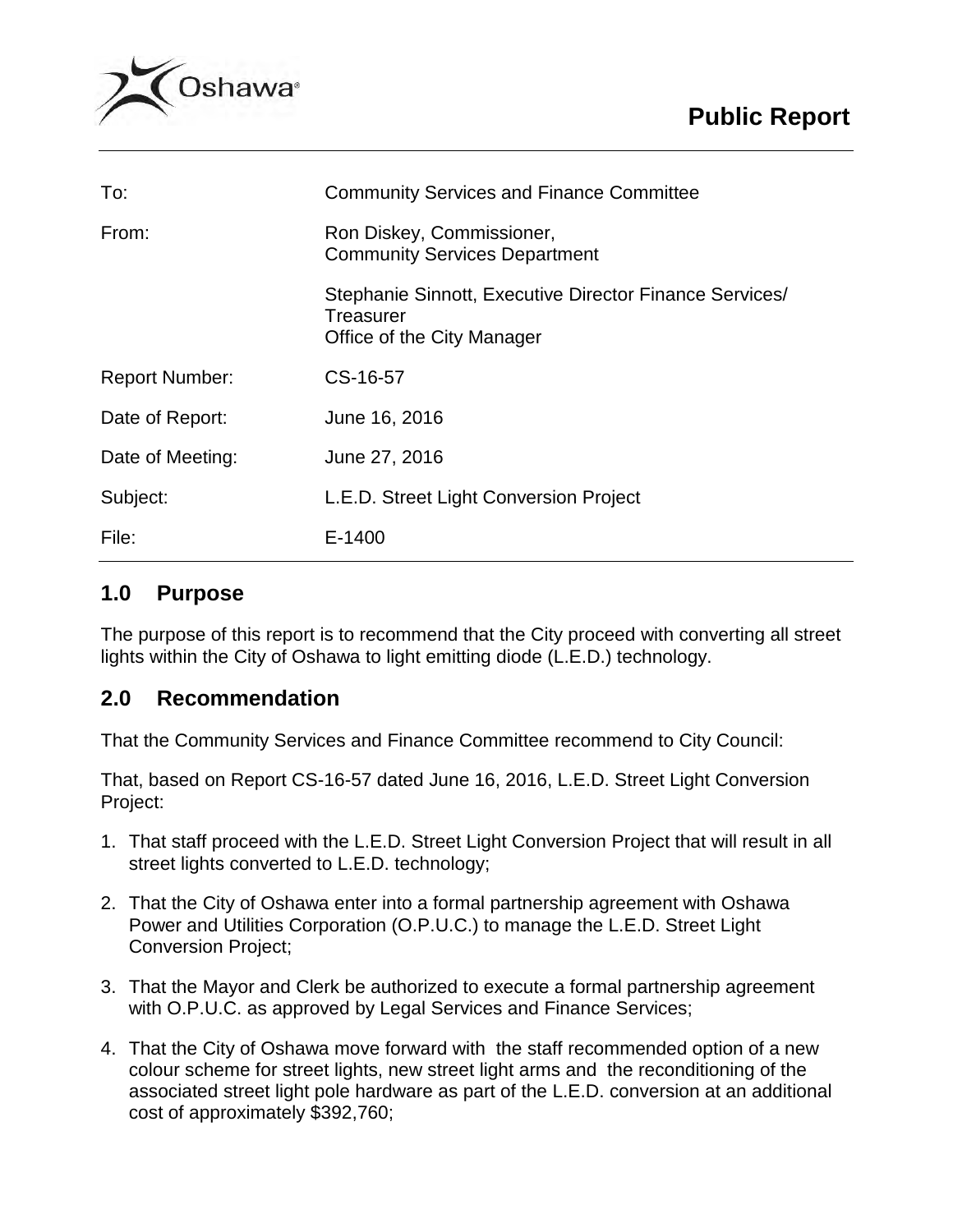5. That an amount not to exceed \$8.41 million be obtained through the issue of a 10-year serial debenture by the Regional Municipality of Durham to finance the conversion of the City's street lighting to LED technology.

# **3.0 Executive Summary**

The energy and maintenance costs of the existing decorative and cobra style, high pressure sodium (H.P.S.) street light system has increased significantly over the past 10 years. These increases are primarily related to increases in utility rates. The best option to reduce this cost and lessen the impact of future increases is to reduce the energy demand for the total street light system.

L.E.D. technology is now generally accepted as the solution to reduce energy consumption in the on-grid street lighting application. A number of municipalities in Canada and the United States have started or completed conversion from H.P.S. to L.E.D. technology and are reporting energy reductions exceeding 50% and correspondingly significant cost savings in both energy and maintenance. The City has converted to L.E.D. street lighting in some specific retrofit areas and has established L.E.D. technology as the standard for all new on-grid installations.

In February of this year, the City hired RealTerm Energy who is part of a global team of infrastructure specialists and is the preferred management vendor of the Association of Municipalities of Ontario (A.M.O.) and Local Authority Services (L.A.S.) to conduct an Investment Grade Audit (I.G.A.) which included:

- The detailed mapping of the City's street light inventory which is invaluable to both the City and O.P.U.C..
- Examine in detail the City's utility and maintenance expenses for 2015
- Establish current baseline results for energy consumption and maintenance expenses
- Projected the estimated costs to complete an L.E.D. street light conversion project within the City
- Projected the estimated cost savings that could be realized by converting the street lights to L.E.D. technology

The information contained in the I.G.A. indicates that the City could experience an annual reduction of approximately 62% in street light energy consumption and approximately 80% reduction in maintenance expenses, based on current energy costs and maintenance frequency, by coverting to L.E.D. technology. L.E.D. street lights come with a 10 year warranty and can last up to 100,000 hrs which will result in a significant reduction in replacements.

Currently there are monetary incentives offered by the Independent Electricity System Operator (I.E.S.O.) of approximately \$1.16 million that the City could receive by proceeding with a full conversion of street lights to L.E.D. technology. These incentives are regulated by the Independent Electricity System Operator (IESO) and the current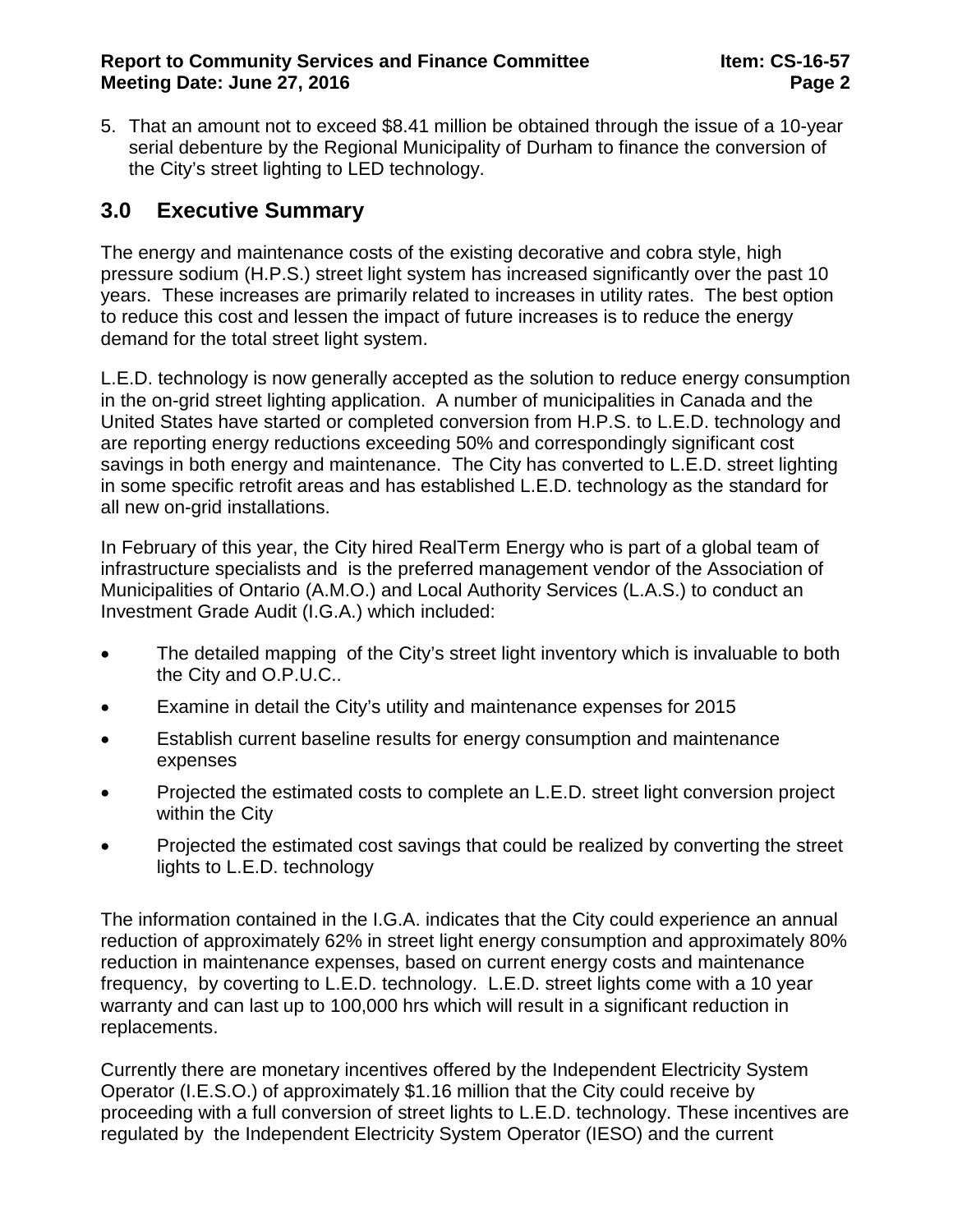incentive program is scheduled to be reduced by 40% of the current incentive on June 20, 2016. The City applied and received pre-approval for the current incentives prior to the April 30 deadline. If the City does not proceed at this time, the incentive value will be significantly reduced by approximately \$465,000.

At this time, the City does not have specialized staff dedicated to street lighting so staff have had discussions with O.P.U.C. regarding their ability to manage this project. Since both the City and O.P.U.C. have a vested interest in this project, it is recommended that a partnership be developed with O.P.U.C. to manage the street light conversion project.

# **4.0 Input From Other Sources**

The following branches and other groups were consulted in the preparation of this report:

- Finance Services
- Purchasing Services
- Facility Management Services
- Development Services
- $\bullet$  O.P.U.C.
- Staff reviewed Council reports pertaining to L.E.D. Street Light Conversion Projects from other municipalities that recently proceeded with projects. Some of those municipalities include Aurora, Barrie, Hanover, Town of Whitchurch-Stouffville, and Town of the Blue Mountains
- B.I.A.
- A.M.O.

# **5.0 Analysis**

### **5.1 L.E.D. Technology Assessment**

The cost of the existing high pressure sodium (H.P.S.) street light system has increased significantly over the past 10 years. These increases are primarily related to increases in utility rates. The best option to reduce this cost and lessen the impact of future increases is to reduce the energy demand for the street light system and the resulting maintenance savings associated with it.

L.E.D. technology is now generally accepted as the solution to reduce energy consumption in the on-grid street lighting application. A number of municipalities in Canada and the United States have started or completed conversion from H.P.S. to L.E.D. technology and are reporting energy reductions exceeding 50% and correspondingly significant cost savings in both energy and maintenance. The City has converted to L.E.D. street lighting in some specific retrofit test subdivision streets with positive results and has established L.E.D. technology as the standard for all new installations.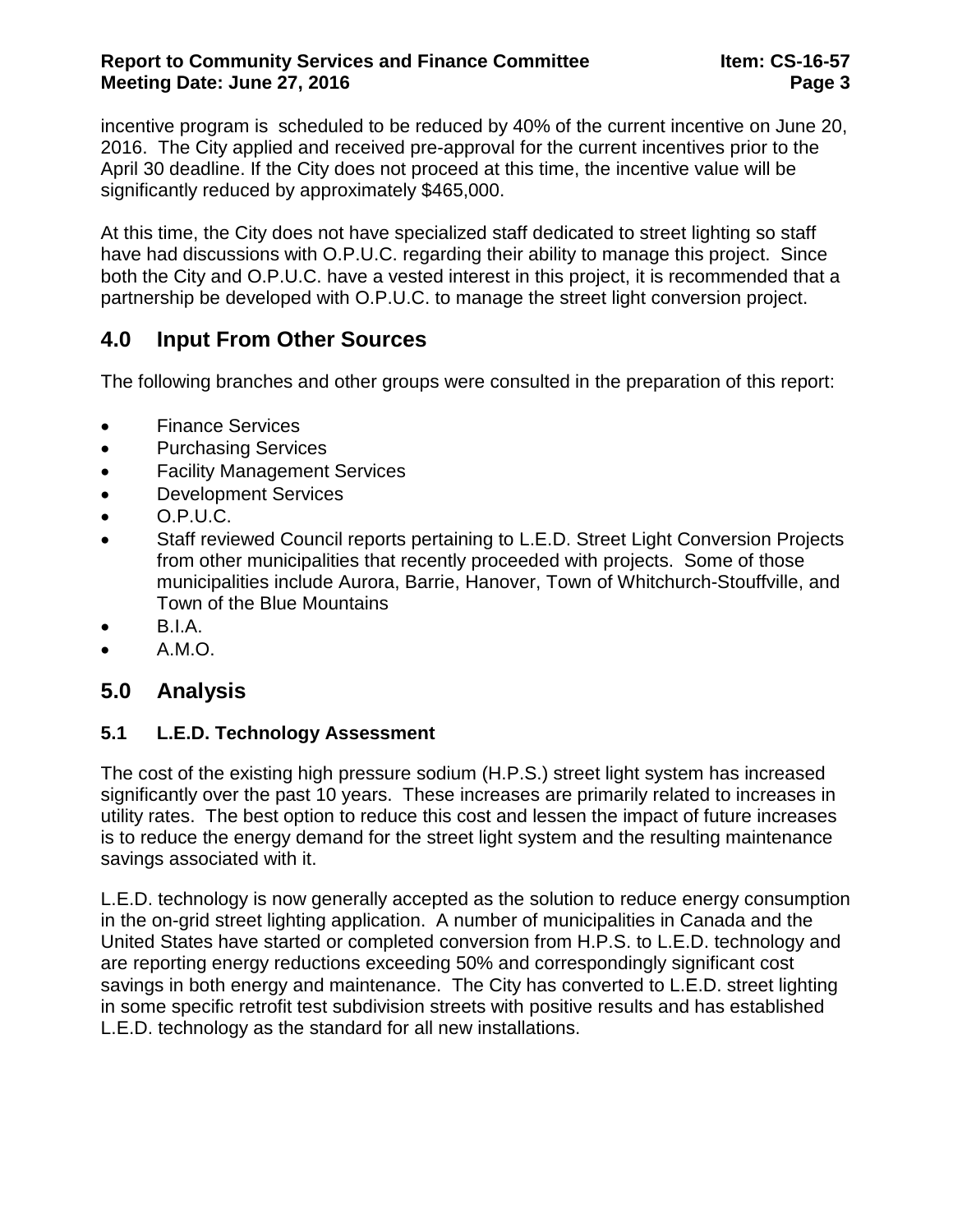In addition to the energy related financial benefits, here are some of the other benefits of L.E.D. technology:

- L.E.D. lights can last up to 100,000 hours, resulting in lower maintenance costs due to reduced replacements
- Provides a more accurate colour rendering. This means objects will appear more natural under a L.E.D. light source compared to an H.P.S. light source.
- They do not contain mercury or lead and don't release any poisonous gases if damaged.
- Converting all of the street lights to L.E.D. will reduce the City's carbon footprint by reducing the amount of Green House Gases by approximately 432 metric tonnes per year and approximately 9,925 metric tonnes over the lifetime of the fixture.
- The light produced is very directional and therefore there is less light pollution where it is not either needed or desired.
- Potential to relocate existing street lights that are currently installed above and/or between high voltage power lines which currently require specialized staff/procedures to maintain. Relocating of these street lights would benefit both the City and O.P.U.C. from a Health and Safety perspective, increase efficiency and productivity, and reduce future costs.

The use of solar powered street lights and other technologies was also reviewed. The obvious advantage of solar technology is to elimate electricity consumption and the associated costs. Some of the disadvantages of this type of technology include the following:

- The initial cost of solar/battery powered street lights is very expensive compared to conventional street lights and is only cost effective in areas where electrical power is not available or would be too expensive because of extensive underground trenching or long pole runs.
- Snow or dust, combined with moisture can accumulate on the solar panels which could reduce or stop energy production. This would cause a liability increase to the City.
- Each location would have to be individually assessed for its suitability. The solar panels can't be obstructed by trees, tall buildings, etc.
- Risk of theft of the solar panels.
- Rechargeable batteries need to be replaced several times over the lifetime of the fixtures adding to the total lifetime cost of the light.

For these above mentioned reasons, solar/battery powered street lights are not being considered as an option for an on-grid application. It is a feasible option for off-grid applications such as trail networks or open space situations where electrical power lines are not easily accessible.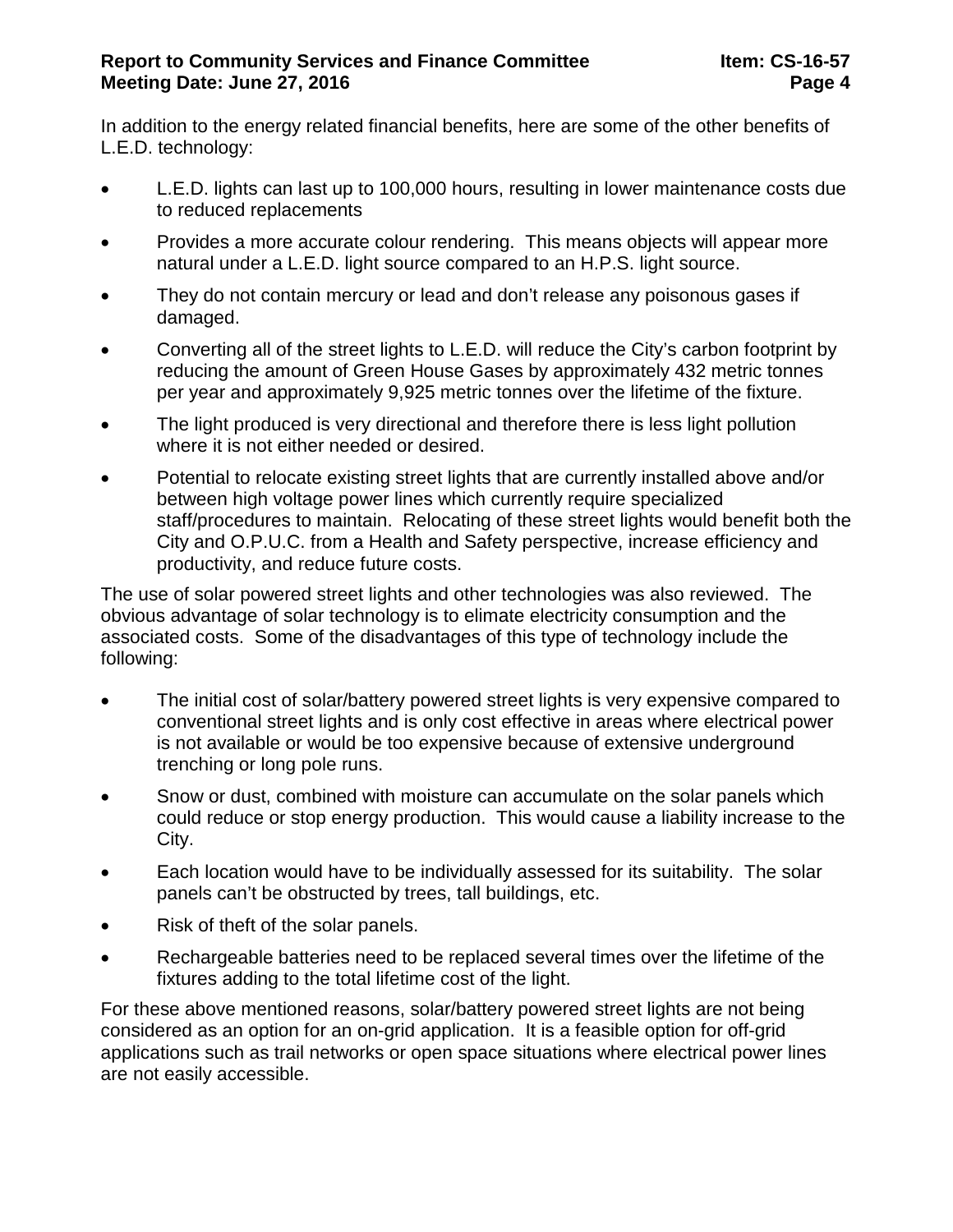#### **5.2 Assessment of the Investment Grade Audit**

The City entered into an agreement with L.A.S. and their service provider Realterm Energy to conduct a detailed analysis (investment grade audit) of the City's streetlight infrastructure to inform staff and Council of the actual costs and savings for the L.E.D. streetlight conversion. This audit not only confirmed the detailed financial impact (Table 1.0) and payback analysis (Table 1.1), it has also provided the detailed mapping and cataloguing of the City's streetlighting infrastructure for asset management and sharing with O.P.U.C. for accurate inventory information.

| Table 1.0<br><b>Financial Impact</b>           |                                 |                               |                 |  |  |
|------------------------------------------------|---------------------------------|-------------------------------|-----------------|--|--|
|                                                | <b>Before</b><br><b>Upgrade</b> | <b>Post</b><br><b>Upgrade</b> | <b>Variance</b> |  |  |
| <b>Number of Fixtures</b>                      | 12,678                          | 12,678                        |                 |  |  |
| <b>Annual Electricity Consumption</b><br>(kWh) | 9,131,137                       | 3,453,864                     | 5,677,273       |  |  |
| <b>Annual Electricity Costs</b>                | \$2,299,624                     | \$1,042,921                   | \$1,256,703     |  |  |
| Annual Maintenance Cost (5 year<br>average)    | \$217,225                       | \$43,445                      | \$173,780       |  |  |
| <b>Total Street Lights Expenditures</b>        | \$2,516,849                     | \$1,086,366                   | $$1,430,483$ *  |  |  |
| Average Annual Cost per Fixture                | \$198.52                        | \$86.00                       | \$112.52        |  |  |

\* a 3% energy price inflation rate and 2% maintenance cost inflation rate is added annually

Table 1.0 indicates there will be a cost savings of approximately \$1.26 million in annual energy costs and \$174,000 in annual maintenance costs for a total savings of approximately \$1.43 million annually.

| Table 1.1<br><b>Payback Analysis</b>                            |                 |  |  |  |  |
|-----------------------------------------------------------------|-----------------|--|--|--|--|
| <b>L.E.D. Street Light Conversion</b><br><b>Project Summary</b> |                 |  |  |  |  |
| <b>Number of Fixtures</b>                                       | 12,678          |  |  |  |  |
| <b>Total Project Costs (includes Downtown)</b>                  | \$9,285,412     |  |  |  |  |
| <b>IESO</b> Incentive                                           | $-$ \$1,162,661 |  |  |  |  |
| Net Project Costs (includes Downtown)                           | \$8,122,751     |  |  |  |  |
| Avg. price per Fixture                                          | \$640.70        |  |  |  |  |
| Payback Period (Years)                                          | 5.3             |  |  |  |  |

\* a 3% energy price inflation rate and 2% maintenance cost inflation rate is added annually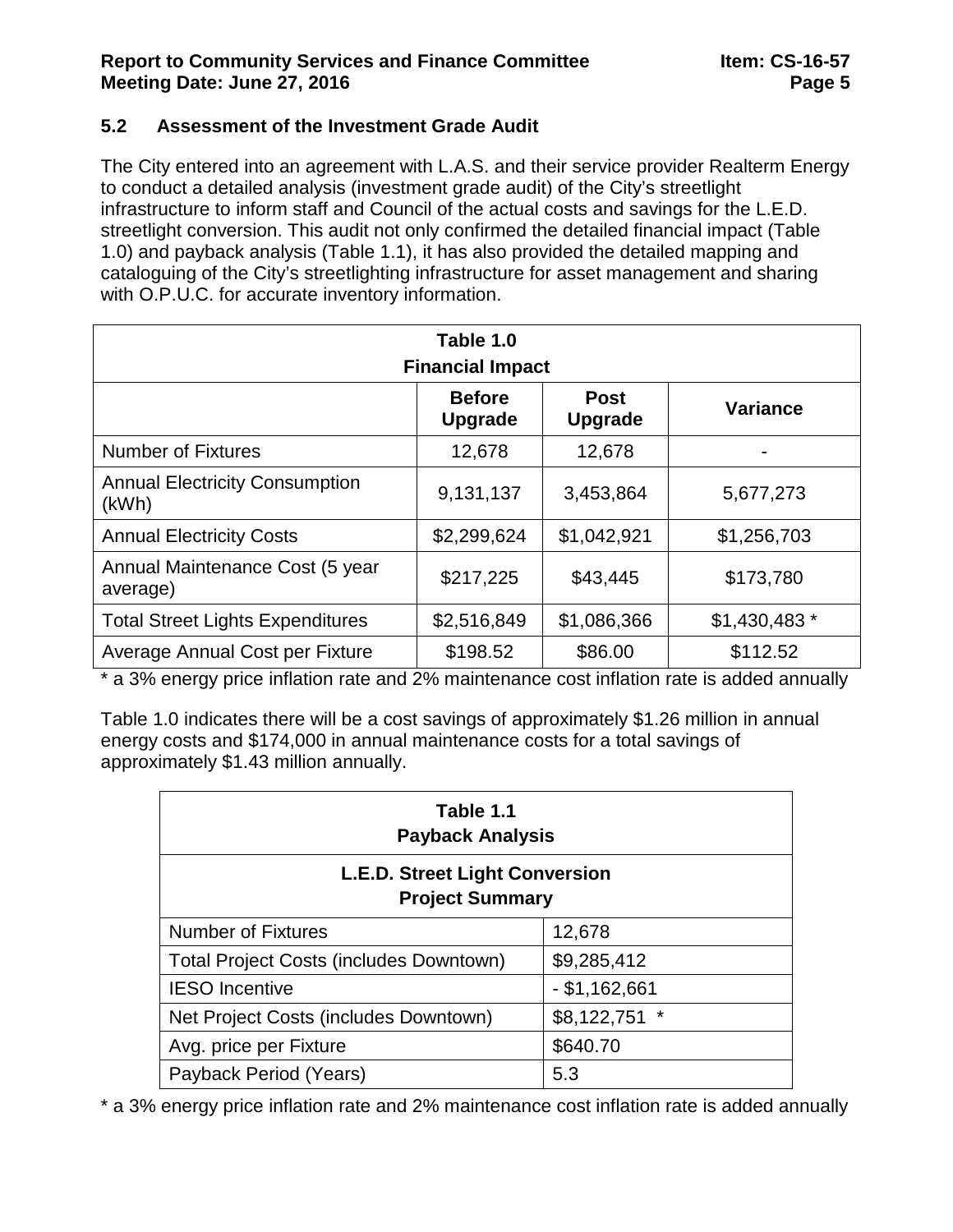#### **Report to Community Services and Finance Committee Item: CS-16-57 Meeting Date: June 27, 2016 Page 6 Page 6**

Table 1.1 indicates that the total project costs for the street light conversion will be approximately \$8.12 million after the I.E.S.O. incentive of approximately \$1.16 million is applied. The savings will fund this project with a payback period of approximatey 5.3 years.

### **Standardizing Light Fixtures**

The process of converting all the street lights to L.E.D. technology will also provide a great opportunity to standardize several decorative light fixtures throughout the City. Some of the locations where different decorative light fixtures are currently being used are:

- Airport Boulevard
- Laval Drive
- Colonel Sam Drive
- City Hall

By choosing a standard light fixture to be used at these non-subdivision locations, there won't be as many varieties of light fixtures in stock and the costs will be reduced as some of these light fixtures are very costly. Currently there are standards in-place for new subdivisions and these standards will continue to meet the program objectives.

### **5.3 Downtown Decorative Fixtures**

As indicated in the Plan 20/Twenty and recent discussions with the Downtown B.I.A., there is an interest to modernize the downtown streetscape furniture by changing the colour from burgundy to black. This includes all of the painted street light hardware including the light fixture, light fixture arm, banner arms and planter arms. Since a contractor will already be installing the L.E.D. light fixture, it would be prudent and financially responsible to have them repaint and/or replace the other street light pole hardware at the same time. Initial investigations regarding the repainting of the street light pole hardware identified some of the following issues:

- Repainting The existing arms are galvanized aluminum with a burgundy powder coat. In order to repaint the existing arms, it will be necessary to remove them and transfer them to a paint shop to be acid-washed to remove the old paint, and then sandblasted to prepare them for a new powder coating of black paint. This cannot be done on site.
- Cracks and metal fatigue  $A$  significant number of the light fixture arms are showing signs of metal fatigue around the mounting holes due to wind and other vibration damage over time. This is to be expected with aluminum arms which are significantly softer than steel. It is estimated that approximately 20% of these arms would need to be replaced now because of this fatigue. Also, the arms that are not replaced will continue to deteriorate and will need to be replaced in the near future (less than 5 years).
- Water leakage There have also been some issues of water leaking between the light fixture arm and the light fixture. The arm and the light fixture are threaded together and over time the threads lose their integrity from normal vibration, resulting in the threads becoming dull and allow water seepage into the fixture below.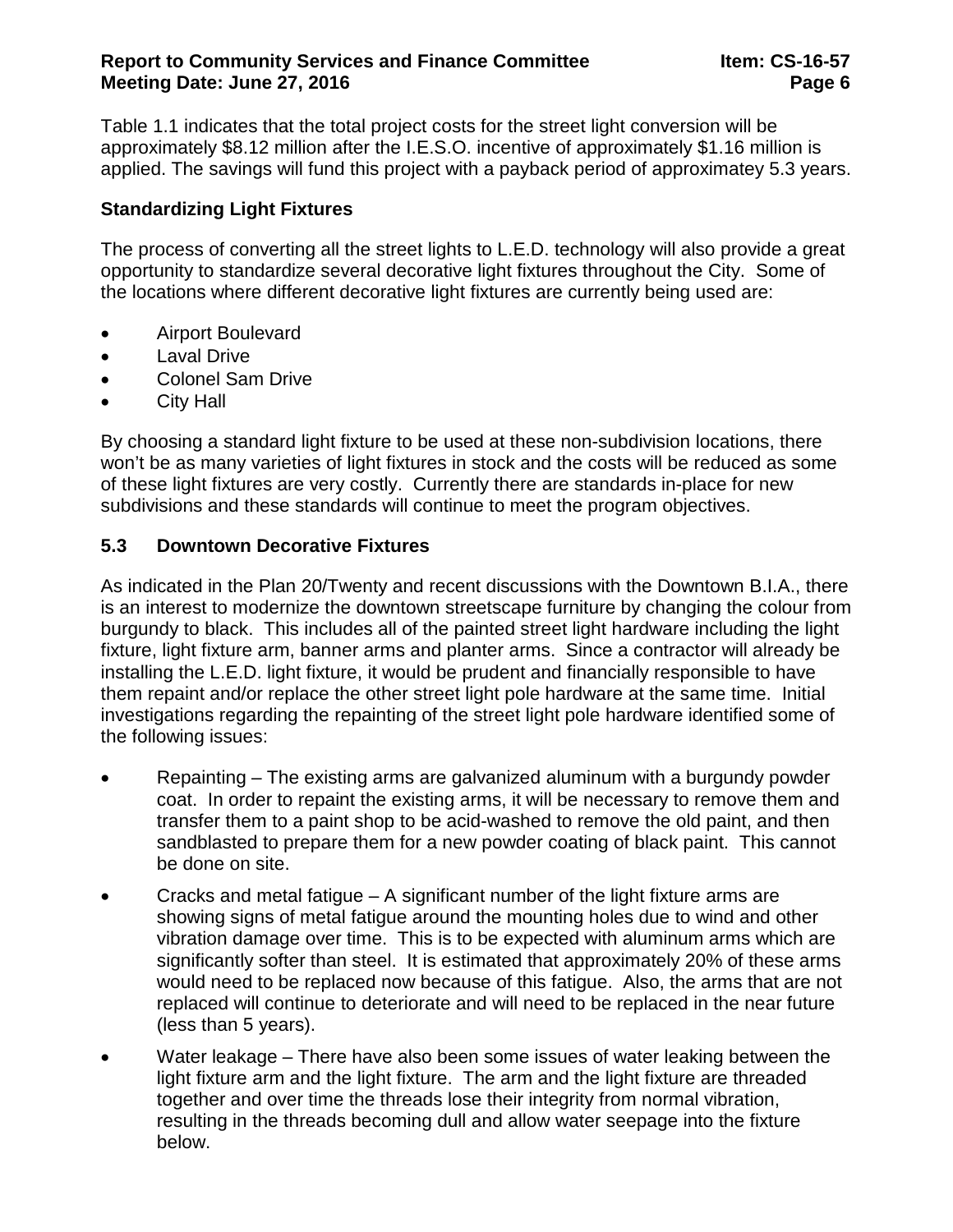#### **Report to Community Services and Finance Committee Item: CS-16-57 Meeting Date: June 27, 2016 Page 7**

- Reconditioning process Removing, sandblasting and repainting these light fixture arms would aggravate the issue of the attaching threads resulting in them becoming less sharp which would allow more potential water seepage to occur in the new L.E.D. light fixtures.
- Warranty implications Replacement downtown decorative L.E.D. light fixtures include a 10 year manufacturer warranty from the time of installation. However, by using the existing light fixture arms with the known leakage problem (despite the new paint and weather sealing that could be applied at re-installation), the company would not warrant the new fixtures from water damage if attached to the reconditioned light fixture arm since this is a known problem.
- Light fixture arm options The location of the bolt holes in the decorative poles severley limits the choice of replacement arms. Working with Acuity Lighting, it was determined that the selection of new arms is limited to replacing them with the same style as the present wheel spoke look.
- Light fixture Arm Options Cost Comparison
	- $\circ$  The cost to remove and repaint the existing arms and recondition the other street light pole hardware is estimated to be approximately \$927 per pole for a total of \$326,400. This includes the purchase of 20% replacement arms due to failure.
	- $\circ$  The cost to replace the arms with new black steel arms (keeping the same 'wheel spoke' look) and recondition the other street light pole hardware is approximately \$1,116 per pole for a total of \$392,760.
	- o Another benefit of replacing the light fixture arms is the ability to inspect all of the electrical connections in the pole and light fixtures. Some concerns have been identified with potential grounding issues that need to be fully investigated.

| Table 1.2<br><b>Change of Downtown Decorative Street Lights and Pole Hardware</b> |                                          |                                       |  |  |
|-----------------------------------------------------------------------------------|------------------------------------------|---------------------------------------|--|--|
|                                                                                   | <b>Price Per Pole</b><br>(approximately) | <b>Total Price</b><br>(approximately) |  |  |
| <b>Repaint Existing Light Fixture Arms</b>                                        | \$927                                    | \$326,400                             |  |  |
| Replace Light Fixture Arms with Same<br><b>Style</b>                              | \$1,116                                  | \$392,760                             |  |  |

Based on this information, it is staff's recommendation to proceed with replacing the existing light fixture arms with new steel arms in the same 'wheel spoke' style. This will provide a secure, waterproof connection between the new light fixture arm and light fixture, and eliminate the warranty issue related to water seepage. The BIA has been informed of this option and is supportive of the change. The recommended option to replace the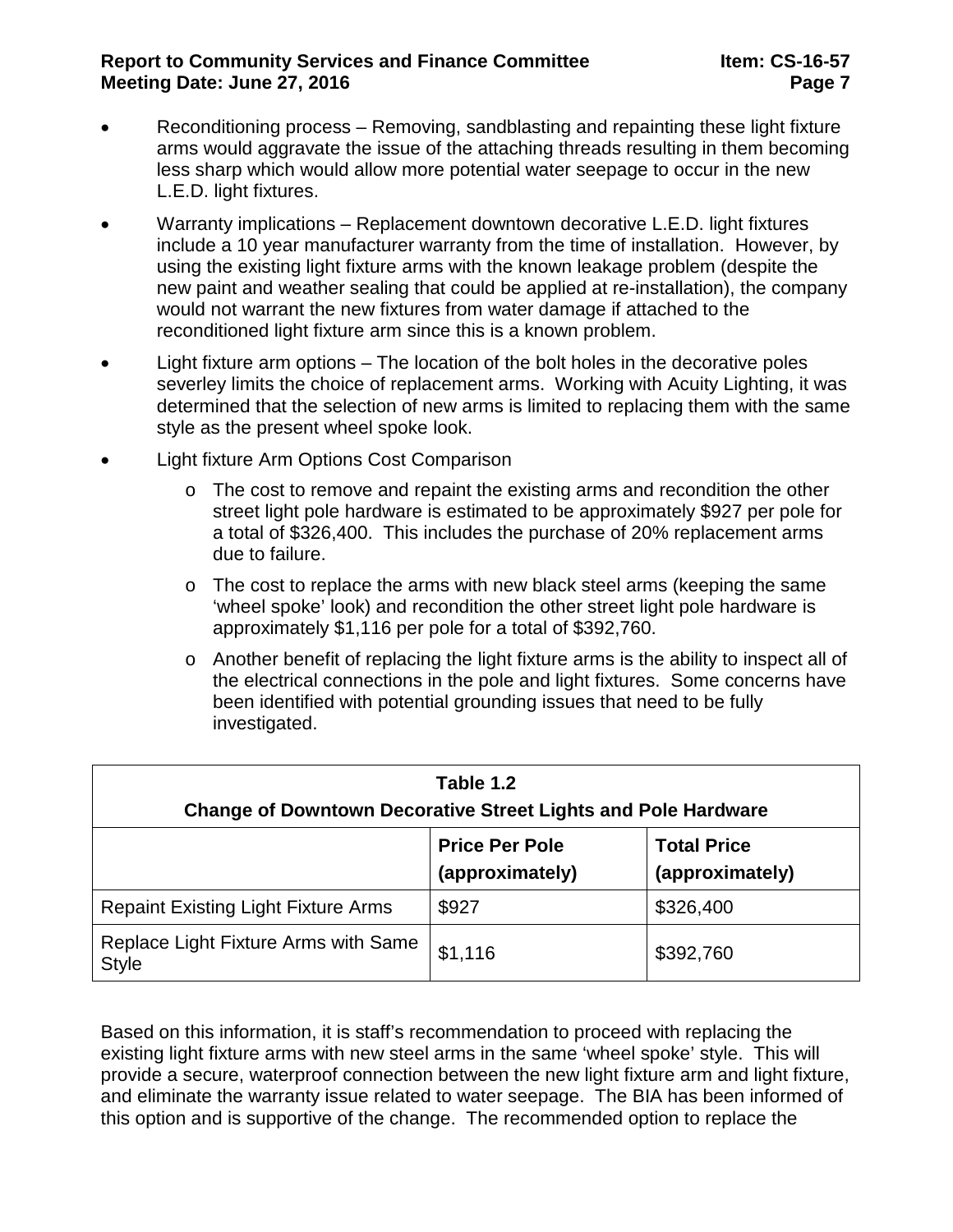downtown fixtures at a cost of \$392,760 and has been incorporated in the total project cost as indicated in table 1.1.

### **5.4 Explanation of L.A.S., A.M.O. and RealTerm Energy**

Local Authority Services (L.A.S.) is a wholly owned subsidiary company of the Association of Municipalities of Ontario (A.M.O.) which helps its customers 'save money, make money and build capacity' through co-operative procurement efforts and innovative training, programs and services. L.A.S. has offered a complete turnkey L.E.D. street light service to the municipal market because the technology is reliable, superior and now very costeffective. Over 90 municipalities have decided to upgrade their street light network with L.A.S. since the program launched in 2013.

L.A.S., a not-for-profit corporation of A.M.O., developed this service to help municipalities ensure they could protect existing assets, remove risks, and maximize savings while upgrading to top quality L.E.D. street lighting. L.A.S. has assembled a team of highly qualified design and project management services along with product supply from one of the top manufacturers in the world selected by competitive tender process.

Realterm Energy, a RealTerm Global Company, creates and fosters long term partnerships with private and public companies as well as various government agencies to deliver innovative and cost-effective lighting infrastructure solutions. Realterm Energy is a project management company capable of managing a Turnkey L.E.D. Street Light Conversion Project consisting of:

- Using the GPS/GIS data collected in the I.G.A. to prepare lighting designs for each unique street;
- Having an installation contractor remove the existing H.P.S. street lights and replace with L.E.D. street lights;
- Make arrangements for all Electrical Safety Authority (ESA) permits and inspection of work;
- Recycling of the removed H.P.S. luminaires;
- Using local electrical contractors whenever possible to complete all or portions of the field work. This is dependent on the contractor's ability to dedicate staff and equipment to the project so that it is completed within the required timeframe.
- Work completed during the day and night time. Night time work at busy intersections when traffic levels are lower, could result in less traffic control requirements, more efficiencies and less disruption to the community.
- Working with O.P.U.C. to update the utility bills on the City's behalf to reflect the field changes implemented;
- Provide a 1 year warranty on the workmanship completed within the work area; and
- Transfer of the manufacturer's warranty of 10 years for the luminaire and 12 years for the photocell.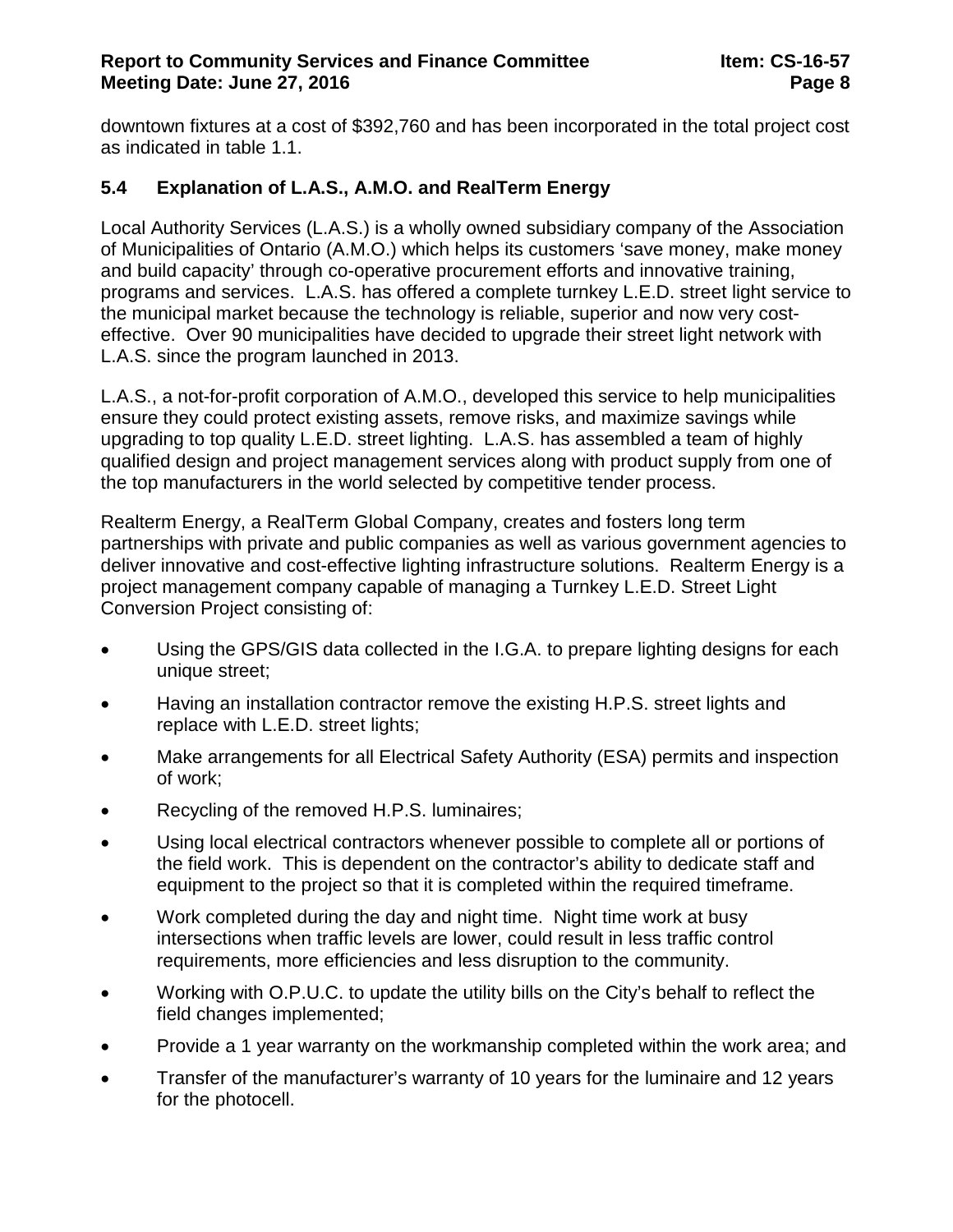### **5.5 Procurement Process**

### **5.5.1 Project Management Service Provider**

In 2012, L.A.S. received a significant number of requests from municipalities to provide assistance in selecting a provider for L.E.D. street lights. The L.E.D. street light marketplace was and is still crowded and confusing to the average municipal staff and L.A.S. was requested to develop a complete turn-key service that provided product selection, project management, design, financing options and all other required services in one single offering. L.A.S. developed a selection committee that conducted a market scan that included interviews with all available providers in the Ontario marketplace. The information received through this interview process helped the L.A.S. Selection Committee to develop a set of technical standards into their selection criteria for a service partner.

The primary standard for street light installations throughout North America is the RP-8 American National Standard Practice for Roadway Lighting. To ensure that a selected service provider would exceed municipal procurement standards, L.A.S. sought a service provider that had qualified personnel competent to perform independent photometric analysis and roadway design to meet and exceed RP-8 standards. In addition to this, L.A.S. wanted a service provider that could provide:

- Lighting design solutions that includes Photometric Lighting Layouts, 2D Line Drawings, 3D Full Image Drawings, Material Specifications, Virtual Streetscapes and Budget Analysis.
- Design work should be completed street by street offering not simply a representative sample of roadway types.
- Complete GIS/GPS mapping of existing street light inventory for municipal asset management purposes.
- Ready access to contractor/installer base throughout Ontario.
- Complete recycling and disposal of removed products to meet or exceed requirements under the SaveONenergy incentive program.
- An optional financing component to interested municipalities.
- Robust project management and quality management processes backed by delivery guarantees.

In 2013, L.A.S. conducted interviews with 17 companies from the L.E.D. street light service industry which resulted in the hiring of Realterm Energy as the service provider. During the interview process it was determined that only Realterm Energy was able to provide the full suite of services outlined in the technical standards and had the financial capacity to support the complete Ontario municipal marketplace.

### **5.5.2 Product Supplier**

In 2014, L.A.S. put out a Request for Proposal (R.F.P.) for the supply of street light luminaires to ensure its members were getting value and high quality products. L.A.S.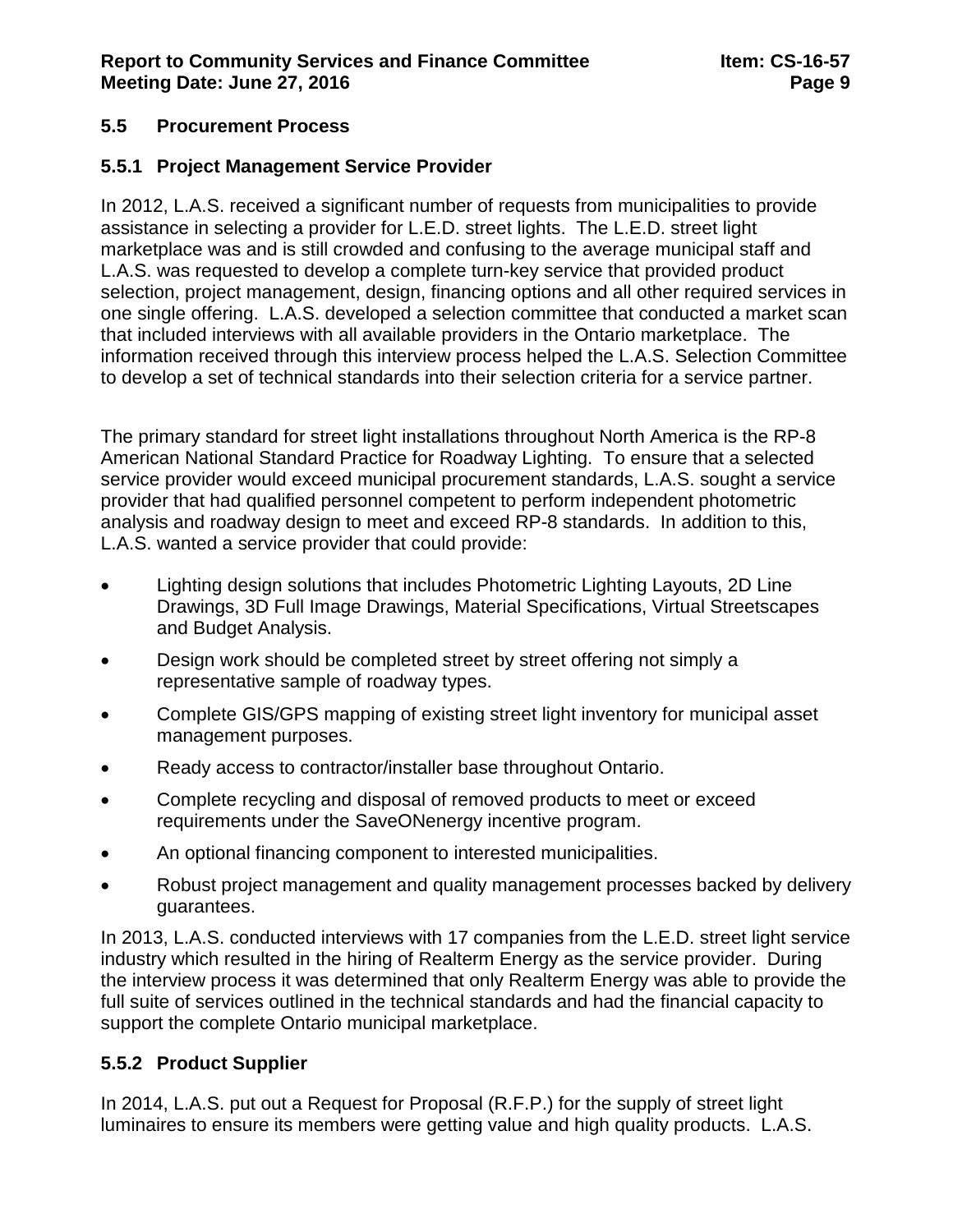#### **Report to Community Services and Finance Committee Item: CS-16-57 Meeting Date: June 27, 2016 Page 10 Page 10**

ensured that their R.F.P. process met and surpassed municipal procurement standards supporting a competitive search for suppliers offering quality products at an affordable price while remaining unbiased and open in its wording. The R.F.P. document was developed using various specification guides, pilot studies, protocols, standards, and tender documents from Canada and the United States. The R.F.P. document and subsequent submissions were reviewed by an Evaluation Committee comprised of 10 experts from Los Angeles, British Columbia, Montreal and Ontario, as well as 2 L.A.S. and 2 R.T.E. staff members.

As a result of the R.F.P. process, L.A.S. received strong submissions from 5 internationally recognized brands. The committee evaluated these submissions in two distinct phases based on the following factors:

- Company experience and qualifications;
- Financial background;
- Fixture quality:
- Fixture performance;
- Value added components; and
- Overall proposal completeness, clarity and organization

Those submissions which met the minimum 75% scoring under the above criteria were then evaluated based on the individual fixture and alternate component price submissions. Then an overall economic evaluation of the fixtures based on six standard municipalities was completed for the top two scoring submissions. After careful and thorough analysis of the submissions, the Evaluation Committee decided to award the supply contract to Cree Canada for the cobra head style light fixtures as they represent the best overall value for its members. If the City proceeds with the L.E.D. street light conversion at this time, the City would benefit from the luminaire prices secured in 2014 before the value of the Canadian dollar started to decline. In addition to the cobra head street lights, Realterm energy is working with Acuity Brand lighting to select replacement decorative L.E.D. style lights that are similar to the existing H.P.S. decorative lights. In order for the replacement light fixtures to receive the IESO incentives, they must be listed on the DesignLights Consortium (DLC) qualified products list. Wherever possible, decorative light fixtures that are similar in style and on the DLC list will be chosen.

### **6.0 Financial Implications**

As indicated in the I.G.A. prepared by RealTerm Energy, the cost to convert Oshawa's 12,678 street lights to L.E.D. technology is approximately \$9,285,412. This will result in the City receiving an incentive rebate in the amount of approximately \$1,162,661 and annual savings of approximately \$1,256,703 in electricity costs and \$173,780 in maintenance costs.

The cost to change the downtown painted street light hardware (light fixture arm, banner arms, planter arms, pole caps) is approximately \$392,760. The above noted project costs include the the cost to replace the existing light fixture arms with a steel fixtures and repaint all of the other street light hardware. Since a contractor will already be installing the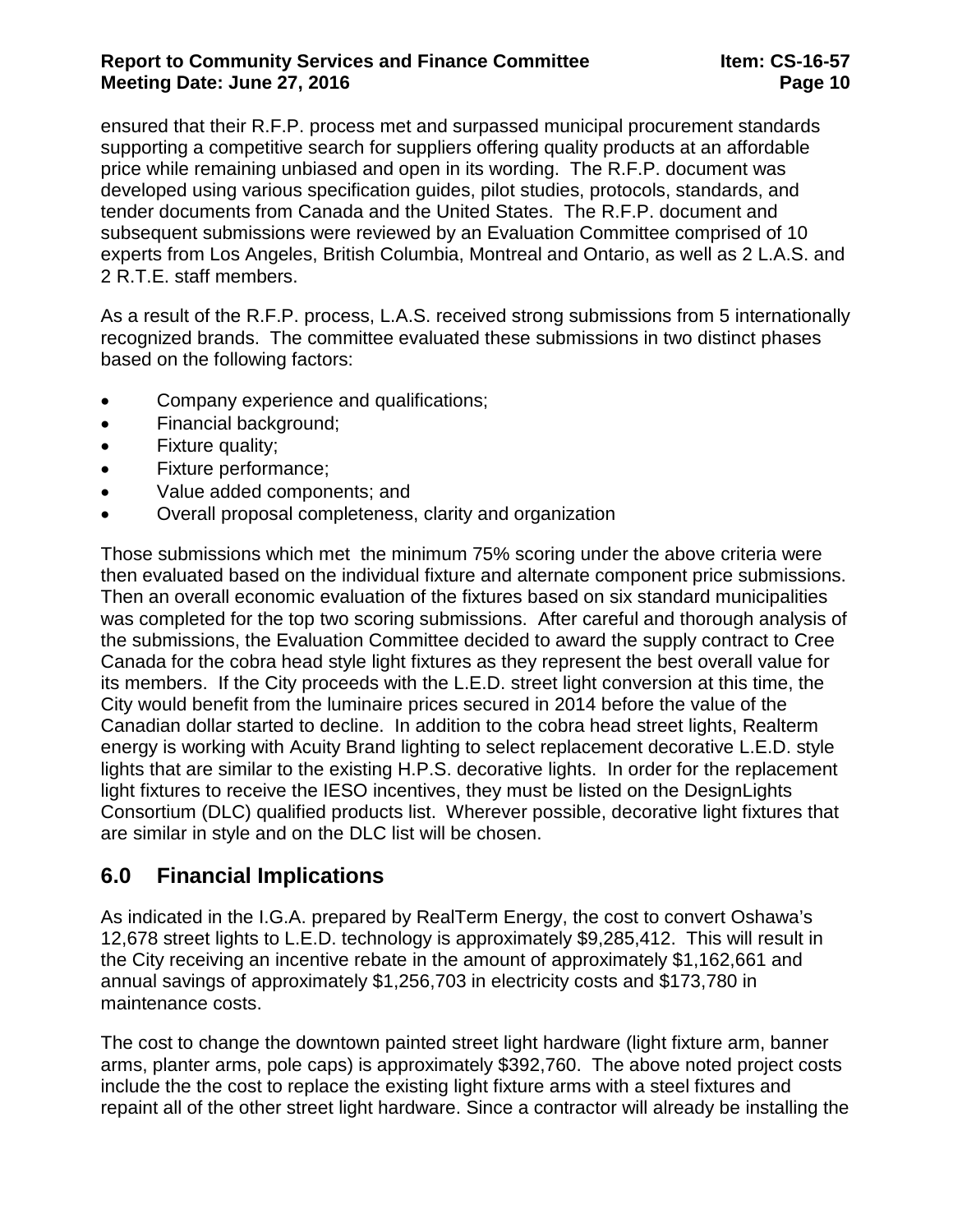new L.E.D. light fixture, it is prudent and financially responsible to have them replace the other hardware at the same time.

It is recommended that this project be funded by the issuance of a 10-year serial debenture through the Regional Municipality of Durham in an amount not to exceed \$8.41 million.

The total project cost, rounded to the nearest thousand, is approximately \$8.408 million as detailed below:

| <b>Street light Conversion</b> | \$8,123 |
|--------------------------------|---------|
| Debt Issuance Costs            | 142     |
| Non-rebateable HST             | 143     |
| Total                          | \$8,408 |

The new debenture, in an amount not exceeding \$8.41 million, will require annual debt payments (principal and interest) of approximately \$1.04 million starting in 2017. The annual savings in electricity and maintenance costs are estimated at \$1.43 million which will be used to offset the debenture payments.

The residual saving remaining after the debt payment, will be absorbed into the City's operations creating a favourable budget impact of approximately \$400,000 for the term of the debenture.

The debenture necessary to fund this project is within the City of Oshawa's debt limit. The Treasurer has updated the Municipality's annual debt limit and because this limit has not been exceeded, Ontario Municipal Board approval is not required.

If the City does not proceed with the Street Light L.E.D. Conversion Project at this time, some of the negative impacts that will be recognized are:

- Lose \$3,600 each day in energy and maintenance costs;
- IESO incentives will be reduced by approximately \$465,000;
- Lose 2014 pricing for luminaires that is further disadvantaged by the significant decrease in the Canadian dollar;
- Lose exchange rate guarantee;
- Higher installation costs of the cobra and/or decorative street light fixtures;
- Loss of significant maintenance fee reductions;
- Potential loss of O.P.U.C. support;
- Significantly higher costs for the colour scheme conversion in the B.I.A. at a later date;
- Continued Health and Safety risks, reduced efficiency and productivity, and high maintenance costs associated with maintaining the street lights installed above and/or between high voltage power lines which currently require specialized staff/procedures.